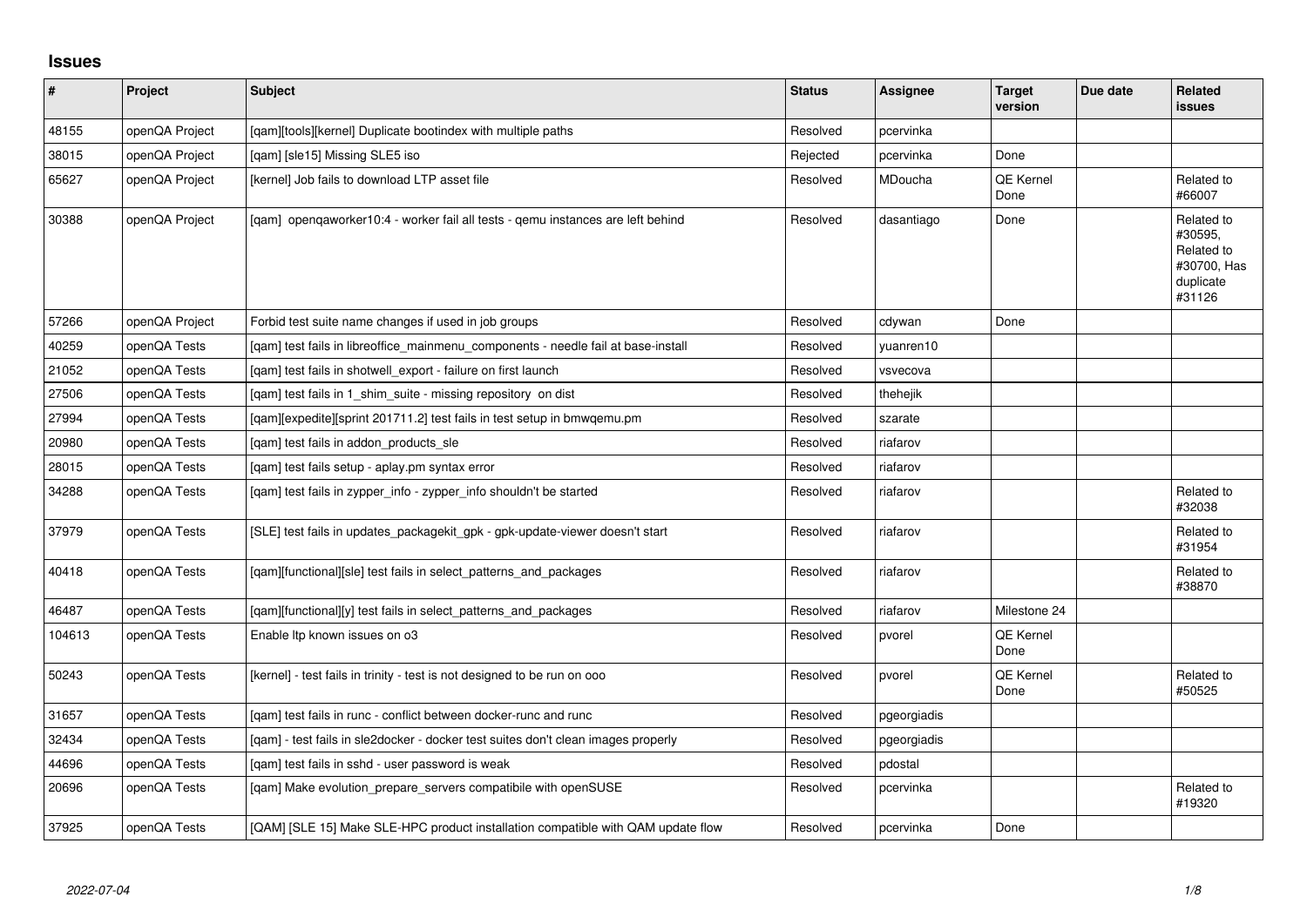| $\pmb{\#}$ | Project      | <b>Subject</b>                                                                              | <b>Status</b> | <b>Assignee</b> | <b>Target</b><br>version | Due date | Related<br>issues       |
|------------|--------------|---------------------------------------------------------------------------------------------|---------------|-----------------|--------------------------|----------|-------------------------|
| 76933      | openQA Tests | [opensuse] Add clojure test to Tumbleweed                                                   | <b>New</b>    | pcervinka       | QE Kernel<br>Current     |          |                         |
| 48524      | openQA Tests | [qam][ha] Test fails during iscsi client setup - host: command not found                    | Resolved      | pcervinka       |                          |          | Has duplicate<br>#48302 |
| 20716      | openQA Tests | [qam] test fails in zypper_info triggered on incidents -> needs adaption of pattern match   | Resolved      | pcervinka       |                          |          |                         |
| 20782      | openQA Tests | [qam] test fails in install_patterns - mariadb test tries to install devel packages         | Resolved      | pcervinka       |                          |          |                         |
| 21048      | openQA Tests | [qam] test fails in tracker_search_in_nautilus - keyboard press is not reaching target      | Resolved      | pcervinka       |                          |          | Related to<br>#5830     |
| 25926      | openQA Tests | [qam] test fails in sle2docker                                                              | Resolved      | pcervinka       |                          |          |                         |
| 27205      | openQA Tests | [qam] test fails in setup - failing needles in iscsi support server                         | Resolved      | pcervinka       |                          |          |                         |
| 27244      | openQA Tests | [qam] test fails in select_patterns_and_packages - ha pattern is unselected                 | Resolved      | pcervinka       |                          |          |                         |
| 27618      | openQA Tests | [qam] test fails in firefox_java - remote side changed appearance                           | Resolved      | pcervinka       |                          |          |                         |
| 27901      | openQA Tests | [qam] test fails in evolution_smoke - imap aol not responding                               | Resolved      | pcervinka       |                          |          |                         |
| 28528      | openQA Tests | [qam] test fails in groupwise - package is missing in ibs                                   | Resolved      | pcervinka       |                          |          |                         |
| 30039      | openQA Tests | [qam] test fails in zypper_lr_validate - use version_utils instead of utils                 | Resolved      | pcervinka       |                          |          |                         |
| 30127      | openQA Tests | [qam] test fails in application_starts_on_login - dynamic space in needle                   | Resolved      | pcervinka       |                          |          |                         |
| 30814      | openQA Tests | [qam] test fails in yast2_ntpclient - log window is not closed                              | Resolved      | pcervinka       |                          |          |                         |
| 31180      | openQA Tests | [gam] test fails in kernel kexec - migration to systemctl broke the test                    | Resolved      | pcervinka       |                          |          |                         |
| 31309      | openQA Tests | [qam] test fails in libreoffice_mainmenu_components - needles should be updated             | Resolved      | pcervinka       |                          |          |                         |
| 31315      | openQA Tests | [qam] test fails in wireshark - rm command is not fully typed after alt-f4                  | Resolved      | pcervinka       |                          |          |                         |
| 31810      | openQA Tests | [qam] test fails in docker - disable docker tests on sle12-sp1                              | Resolved      | pcervinka       |                          |          |                         |
| 32716      | openQA Tests | [qa]test fails in shutdown                                                                  | Resolved      | pcervinka       |                          |          |                         |
| 33469      | openQA Tests | [qam] test fails in dstat - clean/update needles for dstat-fileoutput                       | Resolved      | pcervinka       |                          |          | Related to<br>#32719    |
| 33643      | openQA Tests | [qam][ha] test fails in ha_cluster_init - scp failure                                       | Resolved      | pcervinka       |                          |          |                         |
| 37093      | openQA Tests | [qam] test fails in evolution_mail_imap - remove workaround for bsc#1049387                 | Resolved      | pcervinka       |                          |          |                         |
| 38135      | openQA Tests | [qam] [sle15] test fails in userspace_bind - qa_test_bind is not updated for SLE15          | Resolved      | pcervinka       | Done                     |          |                         |
| 39536      | openQA Tests | [qam] test fails in patch_and_reboot - add missing variables for qam test issues            | Resolved      | pcervinka       | Done                     |          |                         |
| 39887      | openQA Tests | [kernel] [sle] [network] test fails in before_test - network failure                        | Resolved      | pcervinka       | Done                     |          |                         |
| 40181      | openQA Tests | [network] test fails in before_test - wicked basic test fails on 15SP1                      | Resolved      | pcervinka       | Done                     |          |                         |
| 40547      | openQA Tests | [qam][opensuse] test fails in updates_packagekit_kde - job timeout                          | Resolved      | pcervinka       | Done                     |          |                         |
| 41030      | openQA Tests | [gam] test fails in updates packagekit kde - zypper update requires additional install step | Resolved      | pcervinka       |                          |          | Related to<br>#41396    |
| 49121      | openQA Tests | [qam][kernel][multipath][aarch64] Qemu fails setup multipath on qemu_aarch64                | Resolved      | pcervinka       |                          |          |                         |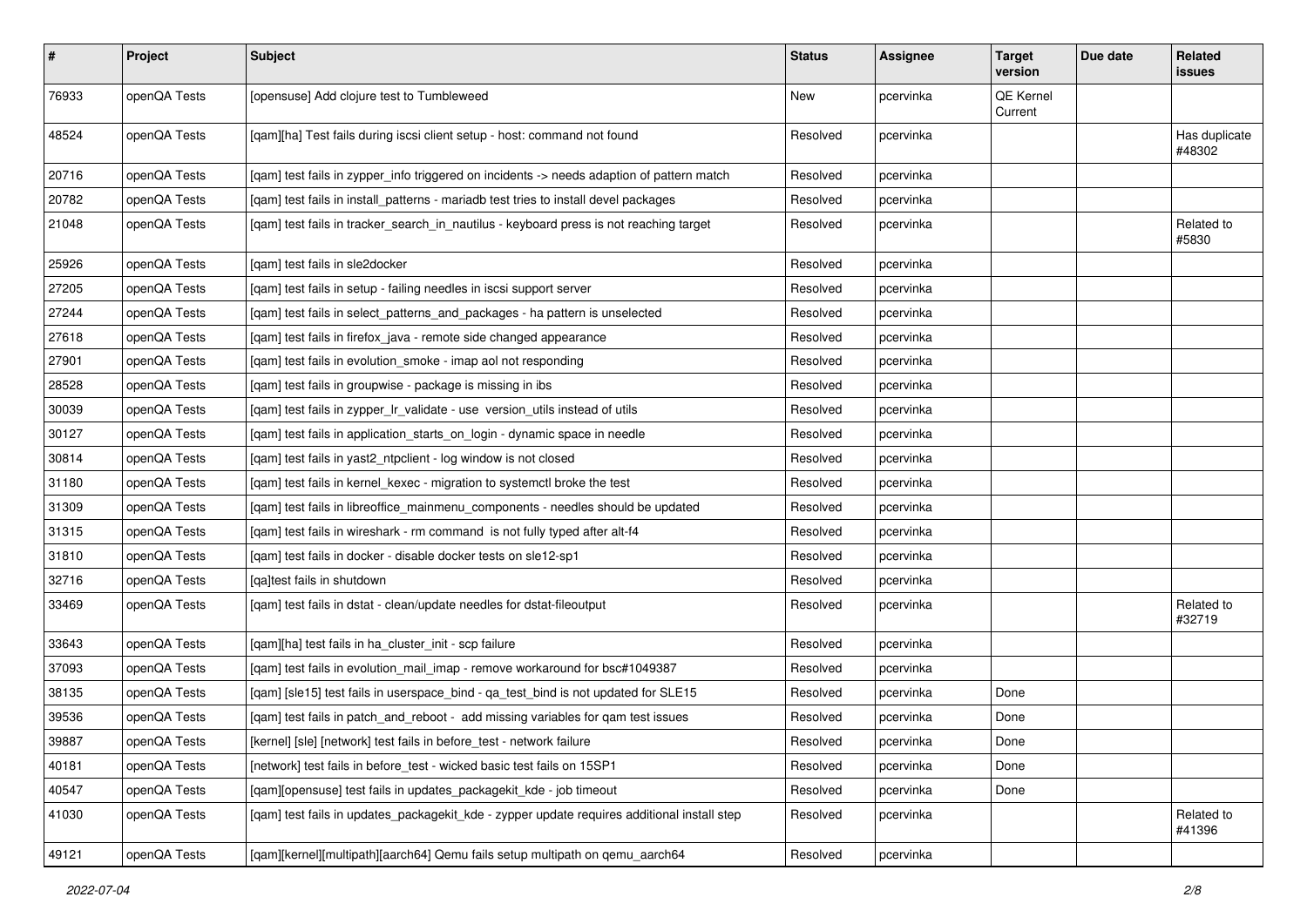| $\vert$ # | Project      | Subject                                                                                                  | <b>Status</b> | Assignee  | <b>Target</b><br>version | Due date | Related<br>issues                                                                                  |
|-----------|--------------|----------------------------------------------------------------------------------------------------------|---------------|-----------|--------------------------|----------|----------------------------------------------------------------------------------------------------|
| 49217     | openQA Tests | [gam][kernel][aarch64][sle] kdump is not scheduled for aarch64                                           | Resolved      | pcervinka |                          |          |                                                                                                    |
| 50045     | openQA Tests | [qam][blue][sle] - Fix type_password to accept parameters and pass them to the inner call<br>type_string | Resolved      | pcervinka |                          |          | Related to<br>#49655                                                                               |
| 50309     | openQA Tests | [qam][blue][leap][opensuse] Update online_repos behavior to activate online repositories                 | Resolved      | pcervinka |                          |          | Blocks #39449                                                                                      |
| 50387     | openQA Tests | [qam][blue] - test fails in updates_packagekit_kde                                                       | Resolved      | pcervinka |                          |          |                                                                                                    |
| 50459     | openQA Tests | [qam][blue][leap] test fails in updates_packagekit_gpk - fail after update                               | Resolved      | pcervinka |                          |          |                                                                                                    |
| 51365     | openQA Tests | [research] Named pipe /dev/sshserial missing lines on first use                                          | Resolved      | pcervinka | QE Kernel<br>Done        |          |                                                                                                    |
| 52409     | openQA Tests | [sle][kernel][textmode][ppc] test fails in system_role - installation fail during system_role selection  | Resolved      | pcervinka | QE Kernel<br>Done        |          |                                                                                                    |
| 56615     | openQA Tests | [kernel] test fails in tuned - error message for perf_bias failure is different on SLE15-SP1             | Resolved      | pcervinka | QE Kernel<br>Done        |          |                                                                                                    |
| 57224     | openQA Tests | [kernel] - test fails in kdump and crash - pasword is not entered before grub                            | Resolved      | pcervinka | QE Kernel<br>Done        |          |                                                                                                    |
| 57329     | openQA Tests | [kernel][functional] PowerVM console is not active all the time                                          | Resolved      | pcervinka | QE Kernel<br>Done        |          | Related to<br>#54617.<br>Related to<br>#58220,<br>Related to<br>#14626, Has<br>duplicate<br>#62819 |
| 58871     | openQA Tests | [spvm][kernel][functional] Shutdown check not implemented for spvm backend                               | Resolved      | pcervinka | QE Kernel<br>Done        |          |                                                                                                    |
| 59226     | openQA Tests | [kernel]ltp][spvm][sporadic] test fails in boot_ltp - cat /tmp/ver_linux_before.txt timeout              | Resolved      | pcervinka | QE Kernel<br>Done        |          | Related to<br>#59190                                                                               |
| 59843     | openQA Tests | [spvm][kernel][openqa] test fails in coredump_collect - multiple select_console fails                    | Resolved      | pcervinka | QE Kernel<br>Done        |          | Related to<br>#60497                                                                               |
| 59954     | openQA Tests | [kernel][spvm] test fails in qa_test_klp - git should be git-core                                        | Resolved      | pcervinka | QE Kernel<br>Done        |          |                                                                                                    |
| 60083     | openQA Tests | [kernel][functional] - test fails in boot_to_desktop - password is not entered                           | Resolved      | pcervinka | QE Kernel<br>Done        |          |                                                                                                    |
| 60182     | openQA Tests | [kernel][spvm] test fails in lvm_no_separate_home - update needles                                       | Resolved      | pcervinka | QE Kernel<br>Done        |          |                                                                                                    |
| 60326     | openQA Tests | [kernel] test fails in multipath - update schedule                                                       | Resolved      | pcervinka | QE Kernel<br>Done        |          |                                                                                                    |
| 60746     | openQA Tests | [kernel] test fails in boot_to_desktop - increase timeout after password                                 | Resolved      | pcervinka | QE Kernel<br>Done        |          |                                                                                                    |
| 60818     | openQA Tests | [kernel] test fails in kdump_and_crash - password prompt is not catched                                  | Resolved      | pcervinka | QE Kernel<br>Done        |          |                                                                                                    |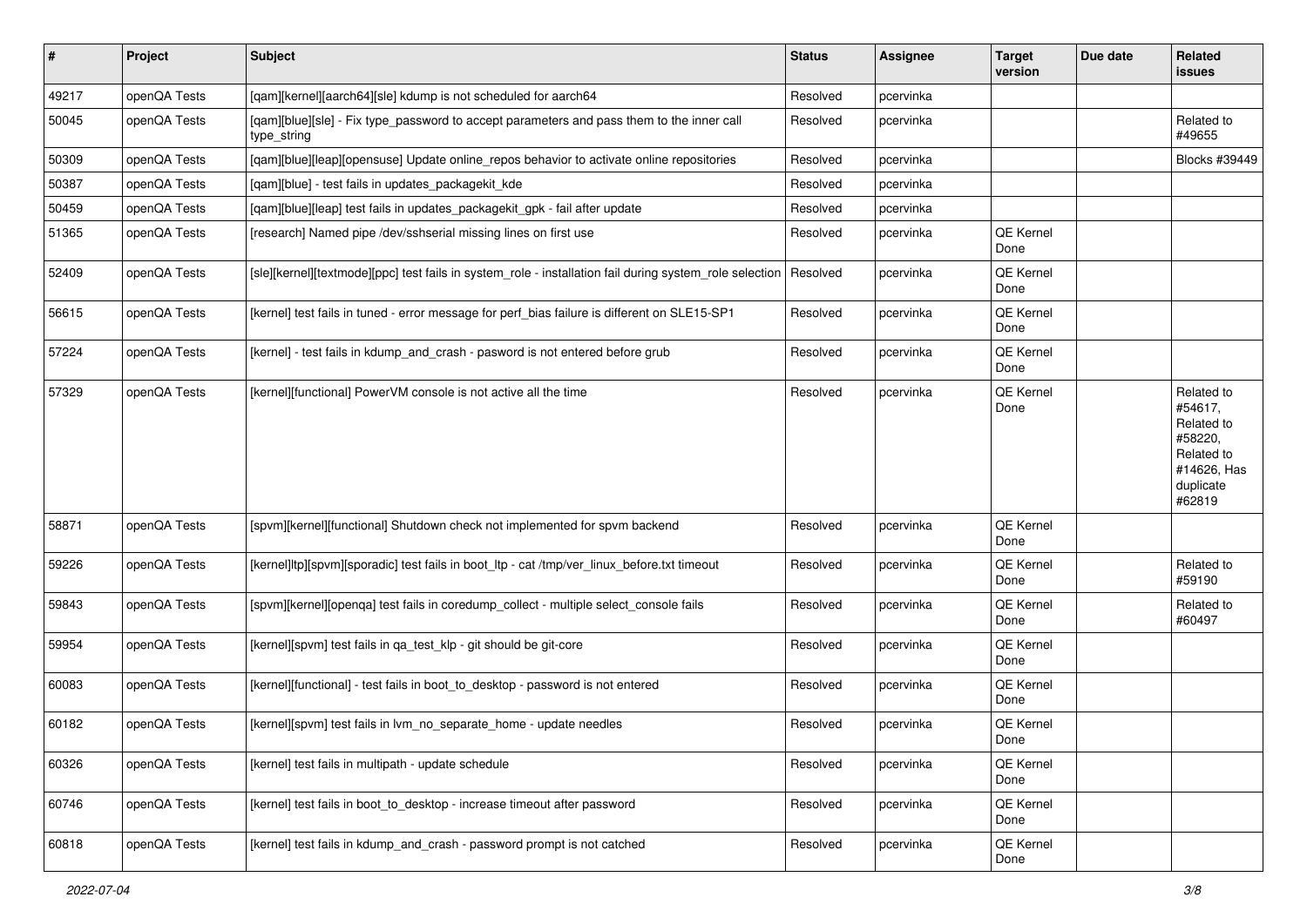| $\sharp$ | Project      | <b>Subject</b>                                                                                                 | <b>Status</b> | Assignee  | <b>Target</b><br>version | Due date | Related<br>issues                                                      |
|----------|--------------|----------------------------------------------------------------------------------------------------------------|---------------|-----------|--------------------------|----------|------------------------------------------------------------------------|
| 63610    | openQA Tests | [kernel][ltp][spvm] - test fails in pkey01 on spvm                                                             | Resolved      | pcervinka | QE Kernel<br>Done        |          | Related to<br>#63943                                                   |
| 63943    | openQA Tests | [kernel][ltp] test fails in pkey01 - Setup hugepages before test execution                                     | Resolved      | pcervinka | QE Kernel<br>Done        |          | Related to<br>#63610                                                   |
| 64030    | openQA Tests | [kernel][ltp]spvm] test fails in boot_ltp - Not finished boot                                                  | Resolved      | pcervinka | QE Kernel<br>Done        |          |                                                                        |
| 66188    | openQA Tests | [kernel] test fails in boot_ltp - increase timeout                                                             | Resolved      | pcervinka | QE Kernel<br>Done        |          |                                                                        |
| 73099    | openQA Tests | [kernel][powervm] Test fails in install_klp_product - console is not switched                                  | Resolved      | pcervinka | QE Kernel<br>Done        |          |                                                                        |
| 30514    | openQA Tests | [qam] test fails in java - increase timeout for installation                                                   | Closed        | pcervinka |                          |          |                                                                        |
| 53165    | openQA Tests | [kernel][installation][lvm] test fails in lvm_no_separate_home - update lvm installation part for<br>sle12-sp5 | Closed        | pcervinka | QE Kernel<br>Done        |          |                                                                        |
| 53294    | openQA Tests | [kernel][ltp] test fails in boot ltp - incorrect kernel name provided                                          | Closed        | pcervinka | QE Kernel<br>Done        |          | Related to<br>#51743                                                   |
| 54275    | openQA Tests | [kernel]kotd][ltp][s390x] test fails in install_ltp - failure after install_kotd, console issue                | Closed        | pcervinka | QE Kernel<br>Done        |          | Related to<br>#54260                                                   |
| 54416    | openQA Tests | [kernel][ltp] Setup GitLab CI for LTP daily builds                                                             | Closed        | pcervinka | QE Kernel<br>Done        |          |                                                                        |
| 55166    | openQA Tests | [spvm][ppc][serial] test fails in kdump_and_crash - no response from serial                                    | Closed        | pcervinka | QE Kernel<br>Done        |          |                                                                        |
| 20790    | openQA Tests | [qam] SLE12-SP3 test fails in 1_unknown_ - slenkins-tests-openvpn-control                                      | Rejected      | pcervinka |                          |          | Related to<br>#20002                                                   |
| 21774    | openQA Tests | [qam] test fails in evolution_mail_imap - test hangs on querying authentication types                          | Rejected      | pcervinka |                          |          | Related to<br>#21814,<br>Related to<br>#29357,<br>Related to<br>#29360 |
| 26830    | openQA Tests | [qam] test fails in sle2docker - sles docker image has new name                                                | Rejected      | pcervinka |                          |          |                                                                        |
| 32896    | openQA Tests | [sle] test fails in pdsh slave                                                                                 | Rejected      | pcervinka |                          |          |                                                                        |
| 33451    | openQA Tests | [gam] test fails in dstat - package not available on SP1                                                       | Rejected      | pcervinka |                          |          |                                                                        |
| 37438    | openQA Tests | [qam] test fails in kernel_ltp_fs - issue in qa_testsuite                                                      | Rejected      | pcervinka |                          |          |                                                                        |
| 38261    | openQA Tests | [qam] test fails in keymap_or_locale - tested text not written in console                                      | Rejected      | pcervinka | Done                     |          |                                                                        |
| 41396    | openQA Tests | [qam] Revise updates_packagekit_kde                                                                            | Rejected      | pcervinka |                          |          | Related to<br>#41030,<br>Related to<br>#36138                          |
| 48308    | openQA Tests | [qam][kernel] test fails in kernel_multipath - missing python2 module                                          | Rejected      | pcervinka |                          |          |                                                                        |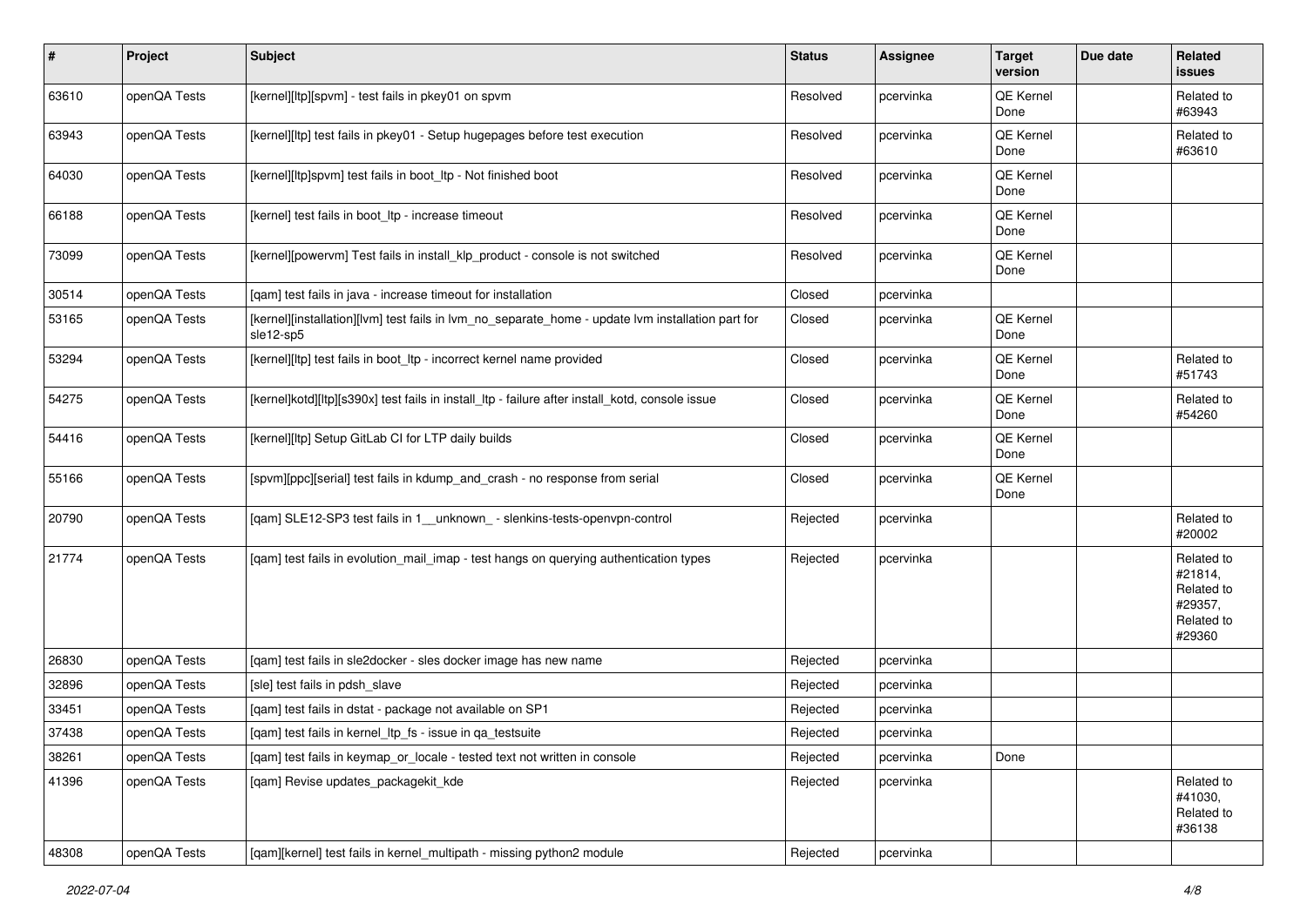| $\vert$ # | Project      | <b>Subject</b>                                                                                            | <b>Status</b> | Assignee     | <b>Target</b><br>version | Due date | Related<br>issues                                   |
|-----------|--------------|-----------------------------------------------------------------------------------------------------------|---------------|--------------|--------------------------|----------|-----------------------------------------------------|
| 48530     | openQA Tests | [qam] Test fails in update_install for networkmager update on ppc64le and s390                            | Rejected      | pcervinka    |                          |          |                                                     |
| 49628     | openQA Tests | [qam] test fails in setup_online_repos - missing configure online repositories                            | Rejected      | pcervinka    |                          |          | Related to<br>#39449                                |
| 58295     | openQA Tests | [kernel][sporadic] test fails in kdump_and_crash - password is entered too early                          | Rejected      | pcervinka    | <b>QE Kernel</b><br>Done |          |                                                     |
| 59223     | openQA Tests | [kernel][spvm][sporadic] test fails in boot ltp - timeout/slow boot                                       | Rejected      | pcervinka    | QE Kernel<br>Done        |          |                                                     |
| 60449     | openQA Tests | [kernel] test fails in kdump and crash - test is disabling kdump                                          | Rejected      | pcervinka    | QE Kernel<br>Done        |          |                                                     |
| 73207     | openQA Tests | [kernel] Test fails in tuned - incorrect profile                                                          | Rejected      | pcervinka    | QE Kernel<br>Done        |          |                                                     |
| 99522     | openQA Tests | Test fails in kdump_and_crash in latest build after kernel upgrade in 15-SP4                              | Rejected      | pcervinka    | QE Kernel<br>Done        |          |                                                     |
| 20804     | openQA Tests | [gam] SLE12-SP3 test fails in system role - incorrect content of variable MAINT TEST REPO                 | Resolved      | osukup       |                          |          |                                                     |
| 31699     | openQA Tests | [qam] test fails in scc_registration - failing since scc_addons update                                    | Resolved      | osukup       |                          |          |                                                     |
| 37928     | openQA Tests | [QAM] [SLE 15] Migrate Itp tests in Updates to new runner                                                 | Resolved      | osukup       |                          |          |                                                     |
| 34693     | openQA Tests | [qam] test fails in install_update - missing INCIDENT_PATCH                                               | Rejected      | osukup       |                          |          |                                                     |
| 19486     | openQA Tests | [gam][sle][functional][s390] test fails in install update -> consoletest setup types password to<br>early | Resolved      | okurz        |                          |          | Has duplicate<br>#19530, Has<br>duplicate<br>#19584 |
| 30033     | openQA Tests | [qam] test fails in libreoffice_mainmenu_components - ttyS0 permission denied                             | Resolved      | okurz        |                          |          | Related to<br>#29940                                |
| 38066     | openQA Tests | [qam] [sle] [functional] test fails in application_starts_on_login - failure after check_screen<br>change | Resolved      | okurz        |                          |          |                                                     |
| 38069     | openQA Tests | [gam] [sle] [functional] test fails in pidgin IRC - failure after check screen change                     | Resolved      | okurz        |                          |          |                                                     |
| 89990     | openQA Tests | Error on tests/kernel/run_ltp.pm: Can't locate sle/tests/kernel/run_ltp.pm                                | Resolved      | okurz        | Ready                    |          | Related to<br>#67723                                |
| 20904     | openQA Tests | [gam] - test fails in bootloader s390 - ftp is missing install medium                                     | Resolved      | mgriessmeier |                          |          | Related to<br>#21038                                |
| 34255     | openQA Tests | [sle] test fails in kdump_and_crash - fail related to ruby2.1-rubygem-nokogiri                            | Resolved      | mgriessmeier |                          |          | Related to<br>#34777                                |
| 65067     | openQA Tests | [kernel] test fails in clone301                                                                           | Resolved      | metan        | <b>QE Kernel</b><br>Done |          |                                                     |
| 38180     | openQA Tests | [qam] [sle15] test fails in userspace_systemd - update test suite for sle15                               | Rejected      | itzhao       |                          |          |                                                     |
| 49418     | openQA Tests | [ge-asg][gem] test fails in cluster md                                                                    | Resolved      | jadamek      |                          |          |                                                     |
| 48362     | openQA Tests | [gam] test fails in supportutils - remove pam check                                                       | Resolved      | hurhaj       |                          |          |                                                     |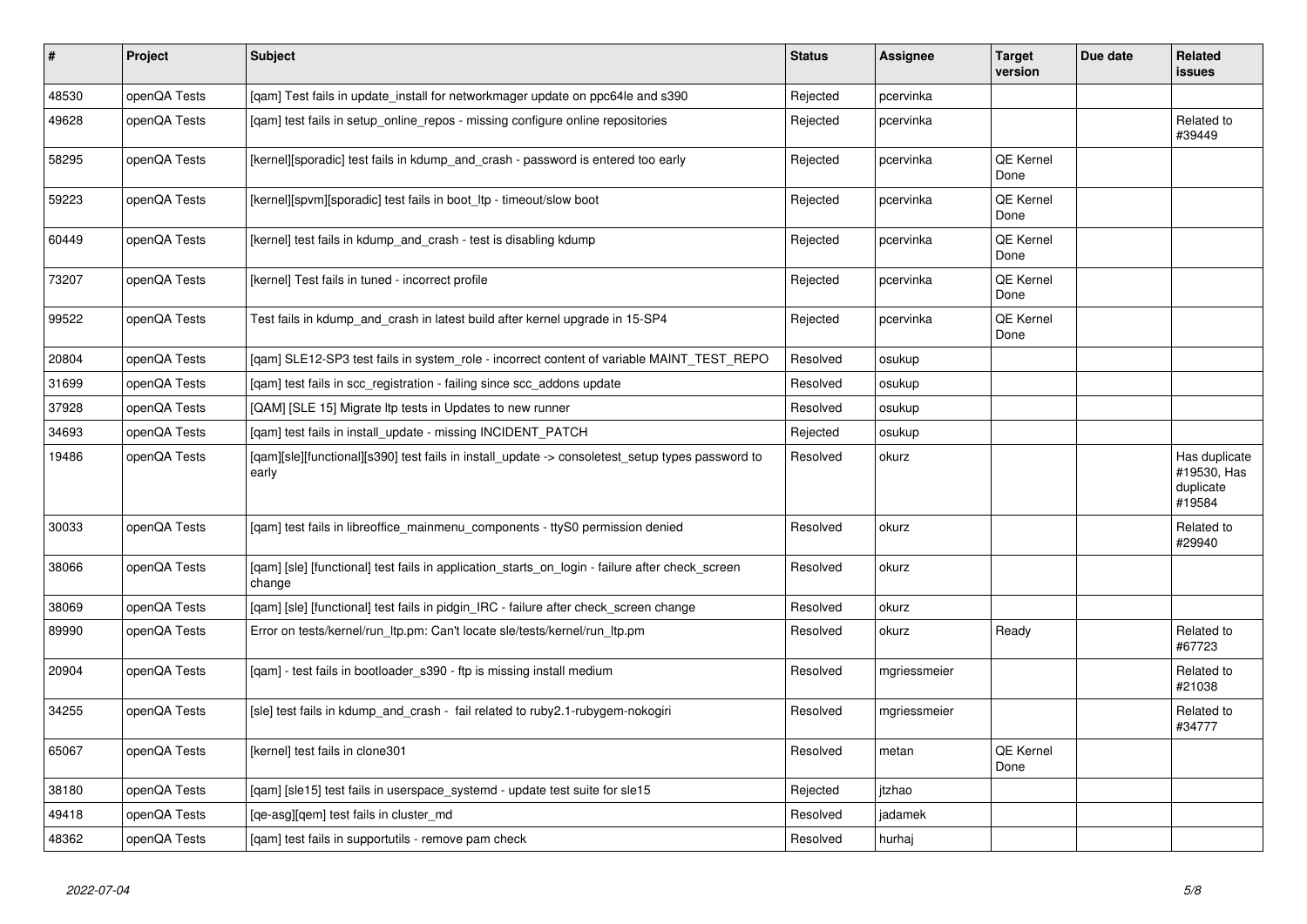| $\vert$ # | Project      | <b>Subject</b>                                                                                     | <b>Status</b> | Assignee   | <b>Target</b><br>version | Due date | Related<br>issues                              |
|-----------|--------------|----------------------------------------------------------------------------------------------------|---------------|------------|--------------------------|----------|------------------------------------------------|
| 89966     | openQA Tests | [qe-core] Test kernel_multipath tries to install fixed version of mdadm                            | Resolved      | geor       | QE-Core:<br>Ready        |          |                                                |
| 28291     | openQA Tests | [qam] test fails in firefox_passwd - incorrectly typed password                                    | Resolved      | emiura     |                          |          |                                                |
| 67108     | openQA Tests | [qam] test fails in install - incorrect job configuration XFSTESTS_REPO                            | Resolved      | dzedro     |                          |          |                                                |
| 46109     | openQA Tests | [qam] test fails in addon_products_via_SCC_yast2                                                   | Resolved      | dheidler   |                          |          | Related to<br>#44252                           |
| 43244     | openQA Tests | [sle][functional][u] test fails in ntp_client - new test fails on sle15                            | Rejected      | dheidler   | Milestone 20             |          | Related to<br>#43052                           |
| 20760     | openQA Tests | [qam] SLE12-SP3 test fails in add_update_test_repo                                                 | Resolved      | dasantiago |                          |          |                                                |
| 28288     | openQA Tests | [qam] test fails in firefox_headers - missed keys on input                                         | Resolved      | coolo      |                          |          |                                                |
| 28297     | openQA Tests | [qam] test fails in firefox_developertool - missed click                                           | Resolved      | bfilho     |                          |          | Related to<br>#33781                           |
| 38192     | openQA Tests | [qam] [sle] test fails in firefox_flashplayer - tracking protection information is present         | Rejected      | bfilho     |                          |          |                                                |
| 32698     | openQA Tests | [qe-core] Clean /etc/machine-id after image creation                                               | New           |            |                          |          |                                                |
| 96158     | openQA Tests | Remove RT product installation workaround                                                          | New           |            | QE Kernel<br>Todo        |          |                                                |
| 98541     | openQA Tests | [qe-core][kernel] Steps in case of s390 failures                                                   | New           |            |                          |          | Related to<br>#97532,<br>Related to<br>#105049 |
| 19492     | openQA Tests | [gam] test fails in addon products sle                                                             | Resolved      |            |                          |          |                                                |
| 20756     | openQA Tests | [qam] SLE12-SP3 test fails in scc_registration                                                     | Resolved      |            |                          |          |                                                |
| 20758     | openQA Tests | [qam] SLE12-SP3 test fails in welcome                                                              | Resolved      |            |                          |          |                                                |
| 20778     | openQA Tests | [qam] test fails in install_update - missing variable INCIDENT_PATCH                               | Resolved      |            |                          |          |                                                |
| 30219     | openQA Tests | [qam] openqaworker3:8 - DIE can't open qmp                                                         | Resolved      |            |                          |          |                                                |
| 31867     | openQA Tests | [qam] test fails in partitioning_raid - failures after update to needles                           | Resolved      |            |                          |          | Related to<br>#28955                           |
| 32431     | openQA Tests | [hpc] Missing gnome aarch64 image for ganglia                                                      | Resolved      |            |                          |          |                                                |
| 34258     | openQA Tests | [qam][sle] test fails in updates_packagekit_gpk                                                    | Resolved      |            |                          |          |                                                |
| 38129     | openQA Tests | [qam] [sle15] test fails in userspace_apparmor - suite qa_test_apparmor not updated for sle15      | Resolved      |            |                          |          | Related to<br>#43982                           |
| 38138     | openQA Tests | [qam] [sle15] test fails in userspace_coreutils - qa_test_coreutils not properly updated for sle15 | Resolved      |            |                          |          |                                                |
| 49673     | openQA Tests | [qam] test fails in zypper_docker - increase timeout for zypper docker operation                   | Resolved      |            |                          |          |                                                |
| 66203     | openQA Tests | [kernel][ltp] test fails in ioctl loop05 - LOOP SET DIRECT IO succeeded unexpectedly               | Resolved      |            | QE Kernel<br>Done        |          |                                                |
| 91076     | openQA Tests | Test fails in install_ltp - 32bit version dependency on libmnl                                     | Resolved      |            | QE Kernel<br>Done        |          |                                                |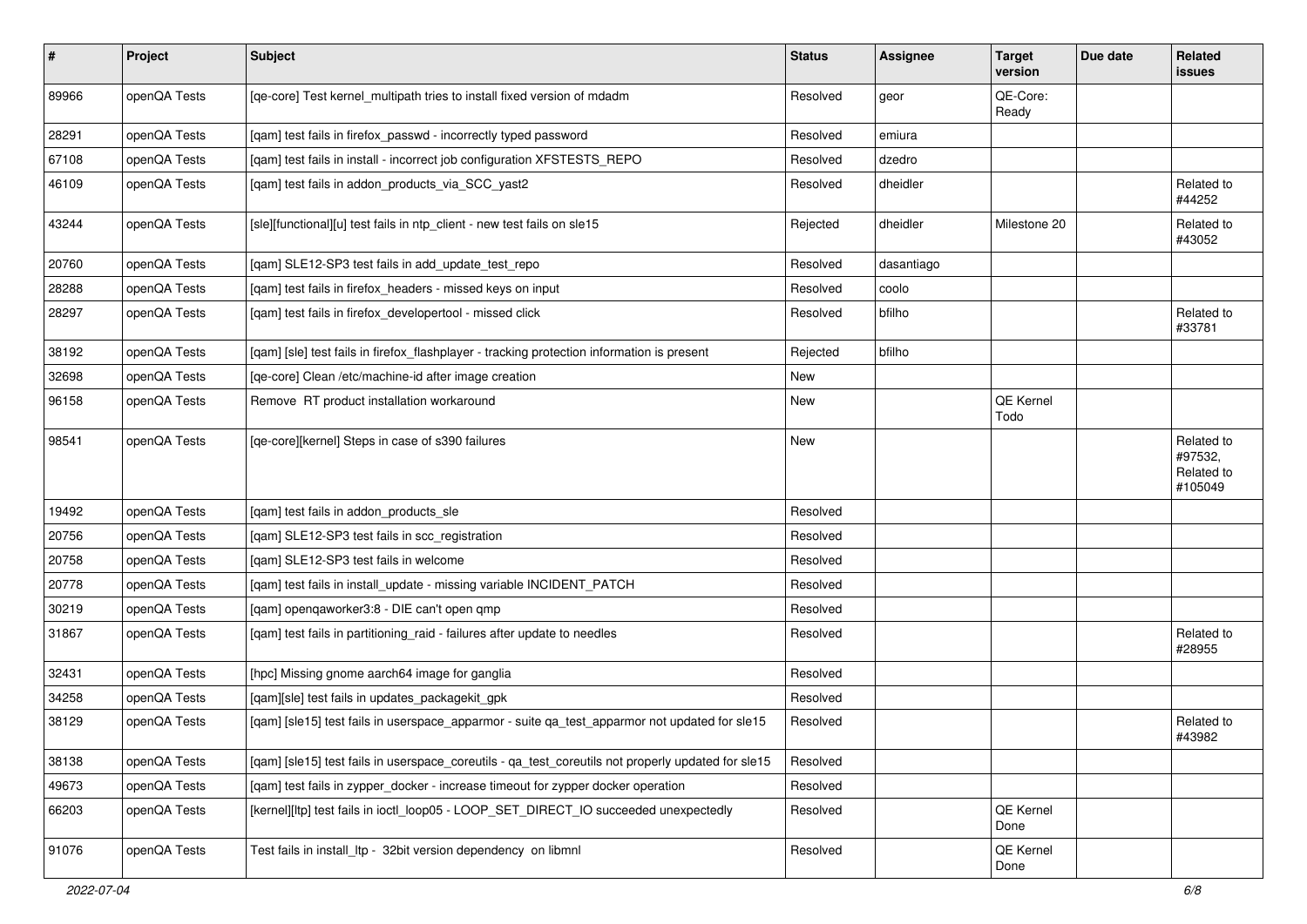| $\vert$ # | Project      | Subject                                                                                                         | <b>Status</b> | <b>Assignee</b> | <b>Target</b><br>version | Due date   | Related<br>issues                                                                                                                                 |
|-----------|--------------|-----------------------------------------------------------------------------------------------------------------|---------------|-----------------|--------------------------|------------|---------------------------------------------------------------------------------------------------------------------------------------------------|
| 21790     | openQA Tests | [qam] test fails in wireshark - test don't match capturing needle                                               | Closed        |                 |                          |            |                                                                                                                                                   |
| 20720     | openQA Tests | [qam][aarch64] test fails in install_patterns -> skips over grub2 menue                                         | Rejected      |                 |                          |            | Related to<br>#20174                                                                                                                              |
| 21046     | openQA Tests | [qam] test fails in tracker_search_in_nautilus - keyboard press is not reaching target                          | Rejected      |                 |                          |            |                                                                                                                                                   |
| 27910     | openQA Tests | [qam] test fails in patch_and_reboot - many download failures                                                   | Rejected      |                 |                          |            |                                                                                                                                                   |
| 38000     | openQA Tests | [sle15] [qam] test fails in bootloader_s390 - Could not retrieve required variable REPO_0                       | Rejected      |                 | Done                     |            |                                                                                                                                                   |
| 38003     | openQA Tests | [qam] [sle15] test fails in scc_registration - no candidate needle with tag(s)<br>'scc-module-%REQUIRED_ADDONS% | Rejected      |                 |                          |            |                                                                                                                                                   |
| 38183     | openQA Tests | [qam] [sle15] test fails in userspace_net_snmp - Error opening specified endpoint<br>"udp:localhost:"           | Rejected      |                 |                          |            |                                                                                                                                                   |
| 49646     | openQA Tests | [qam][s390] test fails in installation - system will not boot and login screen is not reached                   | Rejected      |                 |                          |            |                                                                                                                                                   |
| 65001     | openQA Tests | SUT will stay in shutdown after reboot command on s390 svirt backend                                            | Rejected      |                 | QE Kernel<br>Done        |            | Is duplicate of<br>#62240                                                                                                                         |
| 66007     | openQA Tests | [kernel] Add ASSET 1 variable back for PowerVM and baremetal jobs                                               | Rejected      |                 | <b>QE Kernel</b><br>Done |            | Related to<br>#65627                                                                                                                              |
| 67315     | openQA Tests | [kernel][blktests] test fails in boot_to_desktop - YAML schedule not ready for s390x                            | Rejected      |                 | <b>QE Kernel</b><br>Done |            |                                                                                                                                                   |
| 21038     | openQA Tests | [qam] test fails in bootloader_s390 - missing install image on ftp server                                       | Workable      |                 |                          |            | Related to<br>#20904,<br>Blocks #25286                                                                                                            |
| 38387     | openQA Tests | [functional][u][sporadic][medium] test fails in gnucash - window is not closed                                  | Resolved      | SLindoMansilla  | Milestone 18             | 2018-08-28 | Related to<br>#38057,<br>Related to<br>#38114,<br>Related to<br>#38702,<br>Related to<br>#39131,<br>Related to<br>#40172,<br>Related to<br>#40319 |
| 46895     | openQA Tests | [qam] test fails in dracut - output not matched on 15SP1                                                        | Resolved      | pstivanin       |                          | 2019-01-31 | Related to<br>#47417                                                                                                                              |
| 48467     | openQA Tests | [qam][sle] test fails in zypper_lifecycle_toolchain - increase timeout for installation                         | Resolved      | martinsmac      |                          | 2019-03-16 | Is duplicate of<br>#47228                                                                                                                         |
| 49250     | qe-yast      | [qam][newt][yast2-network] Regression test for yast lan command line option                                     | Resolved      | vpelcak         |                          |            |                                                                                                                                                   |
| 49262     | qe-yast      | [qam][newt][yast2-dns-server] Regression test yast dns-server                                                   | Resolved      | tonyyuan        |                          |            |                                                                                                                                                   |
| 49283     | qe-yast      | [qam] Regression test yast keyboard                                                                             | Resolved      | simonlm         |                          |            |                                                                                                                                                   |
| 49298     | qe-yast      | [qam][newt][yast2-nfs-server] Regression test yast nfs-server                                                   | Resolved      | simonlm         |                          |            |                                                                                                                                                   |